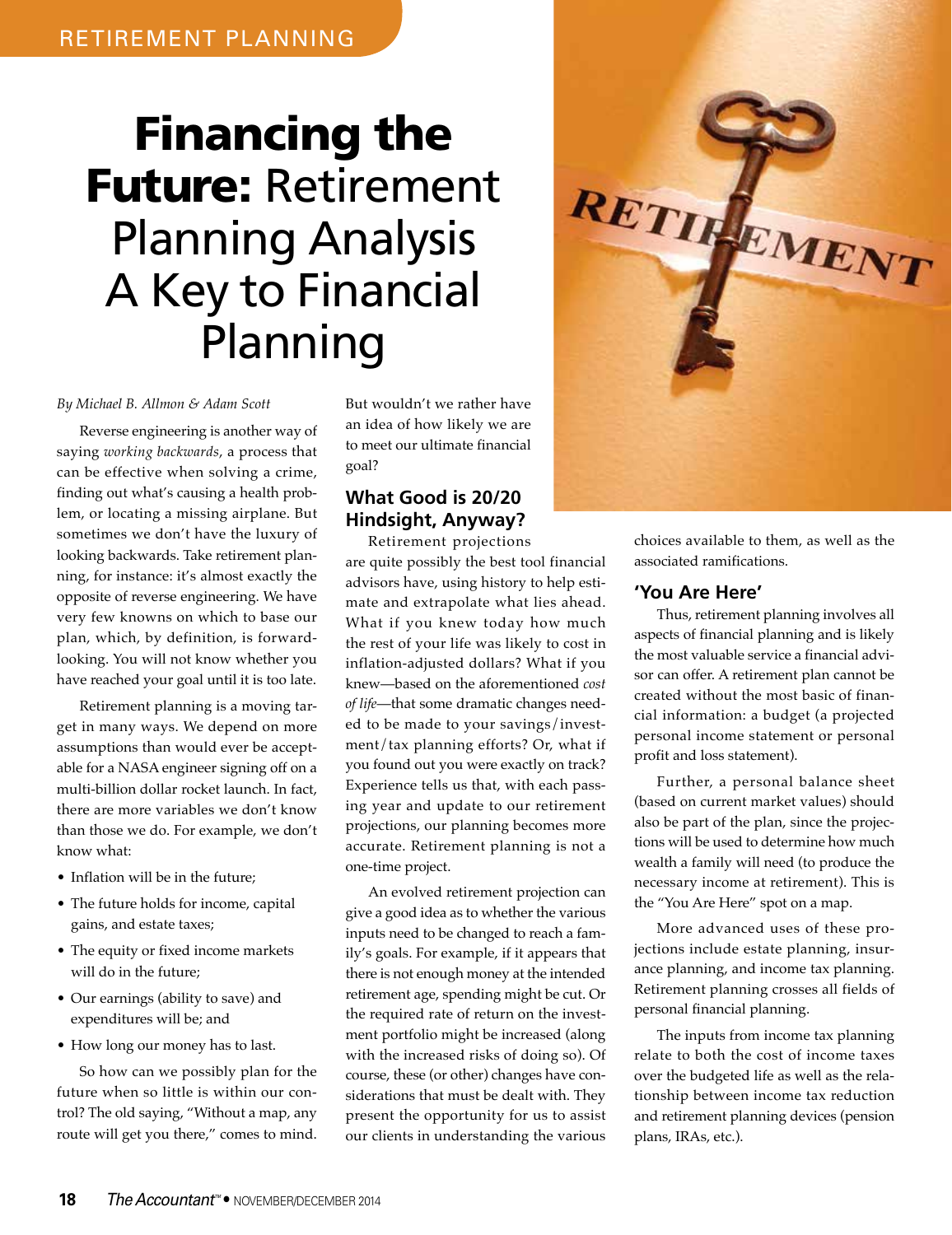#### **Does the End Justify the Means?**

Insurance planning and estate planning are primarily affected by the end result (e.g., is there an excess at the end of the plan?). If we find that a client has sufficient wealth that they do not need earned income and can retire if they wish to, that client might seem to not have a need for life insurance. However, what if an unmarried client has a \$12 million estate consisting of music catalogs? Musicians often own royalties, and the value of a royalty is based on the future amounts to be received. This might be significant wealth, but it's not liquid. Life insurance is likely an important potential solution. Each client situation is unique, and a retirement projection can help to coordinate the various areas of personal financial planning.

An evolved retirement projection after at least a couple of years—can indicate the likelihood of whether there is now, or will be, more money than the family will need.

Estate planning using the results of a retirement projection can be much more effective than without. The projection can help determine whether a family has an excess now and, if so, how much. An estate plan without this information is like flying blind. We've encountered well-meaning attorneys suggesting a gifting program for a family that does not have excess wealth. Make the children wealthy while the parents struggle financially in the final years? Sometimes our job requires us to save our clients from themselves—and maybe even their other advisors.

#### **Unusual Planning**

Estate planning—using retirement projections—can provide some unusual planning ideas. We recently had a client whose retirement projections indicated an excess in wealth (she has more than she will need with conservative assumptions), but who does not have a projected

taxable estate. Our assignment to her was to create a list of things she would like to do in life, but have not yet done. She called back the next day, excited to let us know that she had created that list.

Together we estimated the costs of the items on her list and determined that she could easily afford everything she included. Her fear of the unknown—whether or not she could spend as she wished, but also leave as much as she desired to her children and grandchildren—kept her from even entertaining the possibility.

Had we not asked the questions and used the answers to develop a detailed projection, I don't know that she would have felt comfortable treating herself the way she deserves to be treated in retirement.

What if there is substantial excess wealth projected? The opportunity for more advanced estate planning is the

## Learn More:

**Retirement Planning Conference – #09012**

Friday, November 7, 2014 Sheraton Portland Airport Hotel, Portland Member Fee: \$330 Nonmember Fee: \$405

#### **The Evolution of Retirement Planning:**  What You Don't Know Might Matter

Planning for retirement is no longer as simple as investing in the traditional retirement vehicles, having a company pension, or hoping that social security will outlast you. As a professional with an intimate knowledge of your client's financial affairs, it is important for a CPAs to understand the changes facing individuals planning for retirement. Learn more about these issues a at the 2014 OSCPA Retirement Planning Conference:

- **Health care –** As costs have escalated and corporate America has moved away from providing health care to retirees, is the ACA the solution?
- **Same sex marriages** With recent changes, same sex marriages are recognized at the federal level despite being legal in some but not all states.
- **Estate Portability Provisions –** An in-depth discussion on how portability (and other recent amendment changes) will change how we plan estates.
- **Business Succession Planning –** This topic explores how an owner of a successful business can use the transition of the business to the next generation to exchange a retirement plan.
- **Qualified Retirement –** Qualified retirement plans have always been an integral part of retirement planning.
- **Social Security –** Planning for retirement is not complete without some thought as to how to utilize social security in the plan.

Registering is easy. Visit http://orcpa.org/cpe/09012.

**Questions**? Contact the OSCPA Professional Development Division at 503-641-7200 / 1-800-255-1470, ext. 3; profdev@orcpa.org.